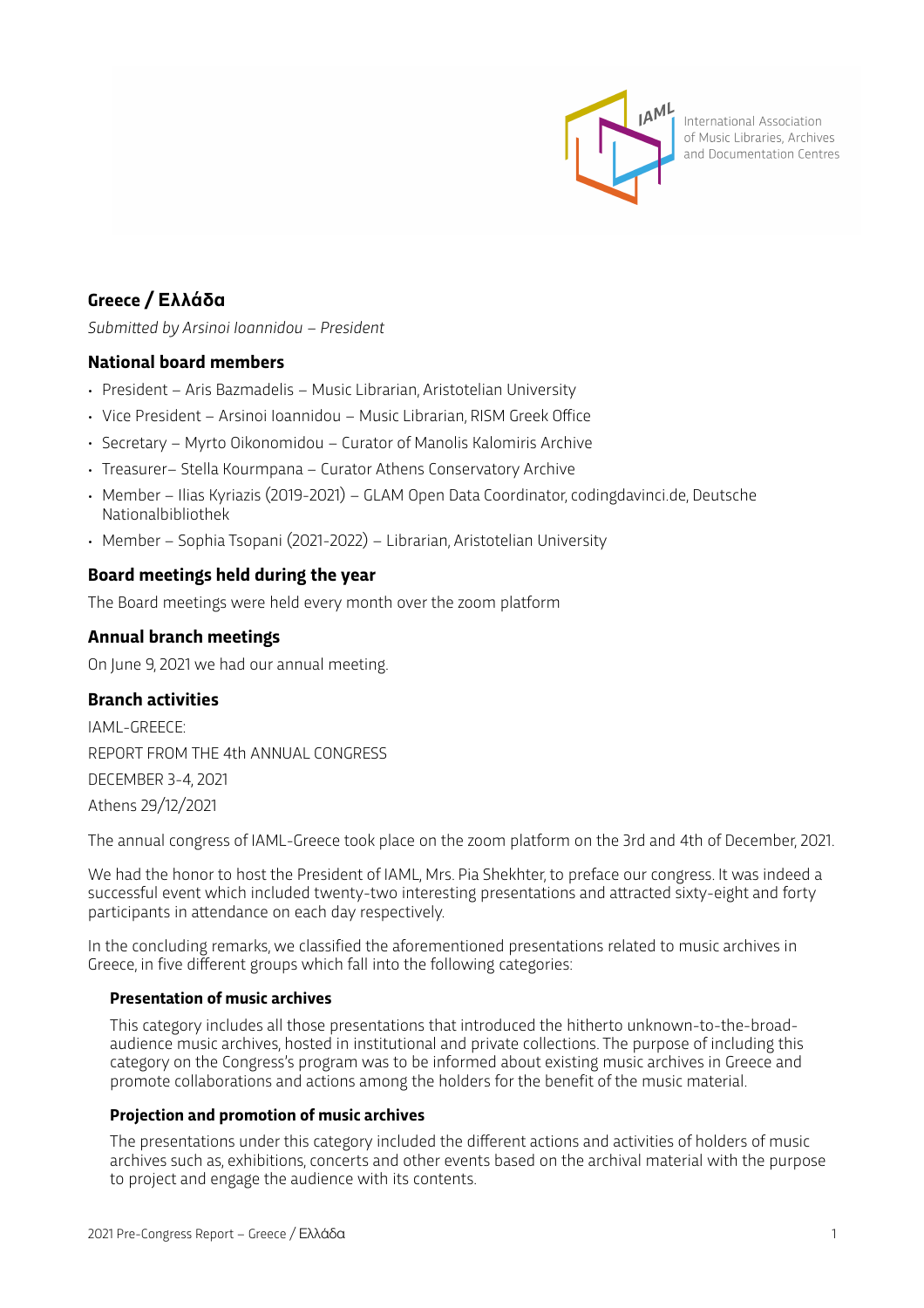#### **Organization, processing and creation of infrastructure of music archives**

Through these presentations, as well as, the valuable discussions that followed them, we got acquainted with the best practices in the field of organizing, processing and documenting music archives, and the creation of infrastructures such as repositories and indexes. The promising outcome of these sessions was the exchange of expertise and cooperation among the institutions.

#### **Utilization and usefulness of music archives**

In this category we attended presentations that showed how, through the proper organization, processing and documentation of a music archive, the latter becomes, by all means, a vital educational tool of all scholarly levels and an indispensable aid to musicological research.

# **Synergy of the disciplines of musicology and librarianship**

By taking into account that in Greece there is no systematic education for music librarians, the focal point of these presentations was the offering of music archival courses as electives in music studies programs in academia. This initiative is a rare attempt of granting to music students a hands-on and invigorating learning experience focusing on the way in which a music archive is created, organized and processed.

# **Branch projects**

#### **Working Group Access to Music Archives (AMA-GR)**

This group is comprised of members of the Greek Branch with expertise in music education, musicology and music librarianship and its focus is the creation of a register in the form of a google interactive map of Greece indicating where and in which institution one may find music archives and collections. The purpose of the group is to surface all those unknown or neglected music archives and collections, that can be found in the Greek territory, and in the process put them literally on the map. Institutions which are not included and desire to be part of the register, may fill out a questionnaire which is provided on the [Branch's website.](http://iamlgreece.teiep.gr/?p=808)

#### **Working Group Education in Music Librarianship**

This group is comprised of members of the Greek Branch with expertise in music librarianship. Apart from organizing educational seminars on various aspects of the field, the group publishes, through the IAML-Greece website, informational guides regarding the management of music archives. These documents have become reference material for all those people who work with music archives and should know the archival principals and best practices for the benefit of the music material. A sample of this group's activities you may find [here.](http://iamlgreece.teiep.gr/?page_id=1459)

# **Working group Advocacy**

This newly-created group is comprised of members of the Greek Branch with expertise in music librarianship. Its purpose is:

- to provide awareness of the value of music libraries and archives in society,
- the active participation in the development of relations,
- the formulation of policy with the aim of the professional recognition of the specialization and its indisputable necessity,
- the defense and promotion of the field and its professionals through the projection of the positive characteristics of the profession for candidate professionals – information scientists,
- providing guidance for the promotion and announcement of new jobs based on the necessary formal training and required core competencies of the profession.

# **Branch publications**

From 2020-2021 the Branch's Working Group for the Education has [published four guides online](http://iamlgreece.teiep.gr/?page_id=1459) related to basic information on topics such as, Music Librarianship, Music Reference, and Acquisitions in Music Archives.

# **Branch website**

htt[p://iamlgreece.teiep.gr/](http://iamlgreece.teiep.gr/)